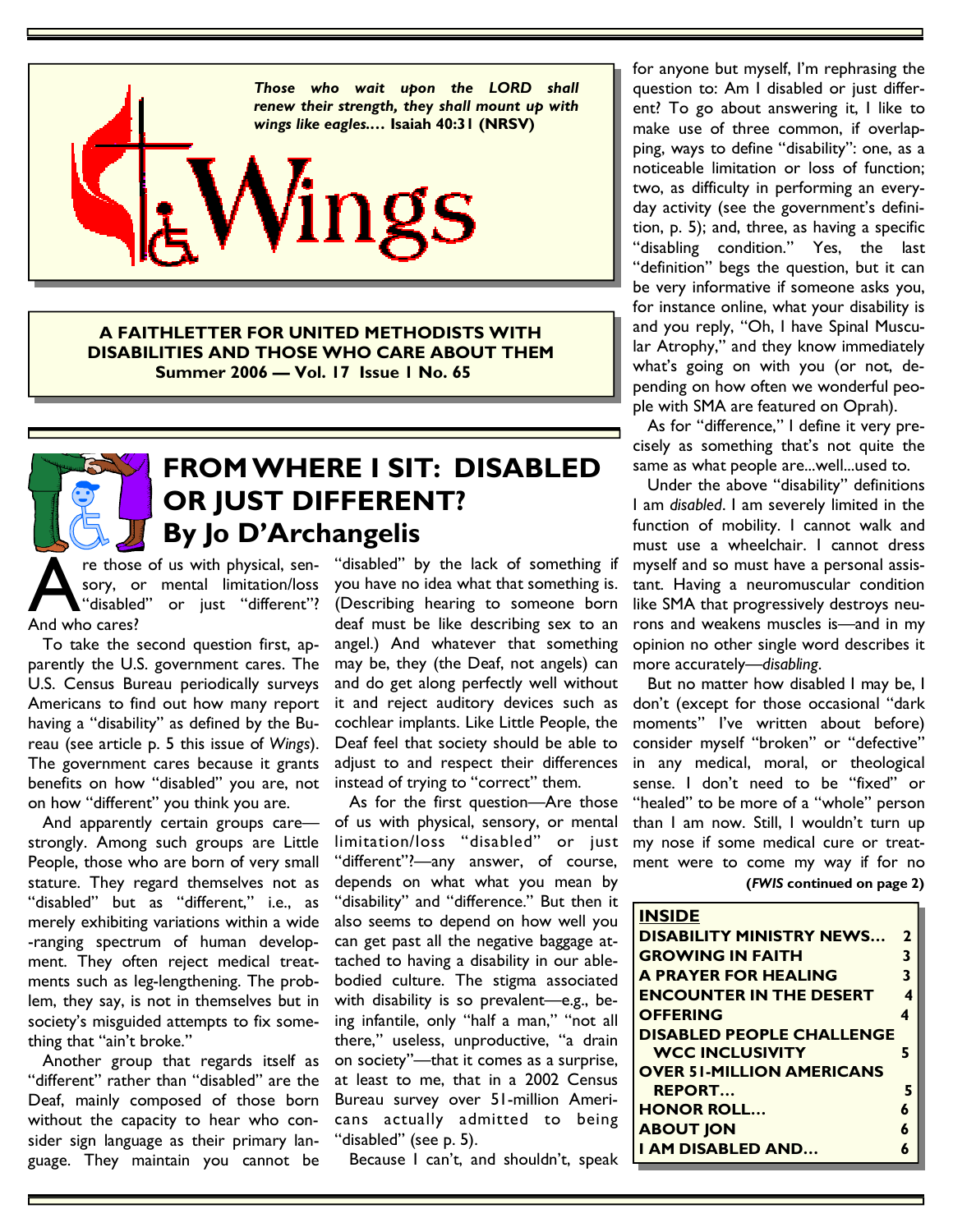## **DISABILITY MINISTRY NEWS & NOTES HIDDEN DISABILITIES**

#### **AUDIO LOOP SYSTEM**

 Worship became more meaningful for hard-of-hearing people at Christ United Methodist Church in Albuquerque, N.M., when a new audio loop system was installed in the sanctuary last year. "The system reduces background noise, enabling the user to hear as if someone is speaking directly in the ear," said Virginia Carr, a church member with hearing loss.

 A wire installed along the baseboard surrounding the sanctuary is connected at both ends to the public address system….A hearing aid equipped with a telecoil—a device used to pick up sound from telephones—can pick up sound from the audio loop system. A portable receiver with headphones or ear buds can also provide access….

 Christ Church's audio loop system cost approximately \$1,200, including three receivers….

 Christ Church can be reached at (505) 255-1669. For more information..., visit the website of the Hearing Loss Association of America, www.hearingloss.org.

> **Abridged from** *Interpreter Magazine* **(May-June 2006).**

#### **LEADERSHIP CONFERENCE**

 The Lift Disabilities Network of the Christian Council On Persons With Disabilities (CCPD) is sponsoring a Leadership Conference on November 3–5, 2006, at Wyndham Resort in Orlando, Florida.

 This conference provides a restful and renewing environment for networking opportunities, advancement in training, and personal growth for Christian leaders serving in the disability community.

Go to the CCPD website <www.ccpd.org> for more information.



**A** non-official, non-profit quarterly newsletter published for, by, and about United Methodist adults with disabling conditions

**FOUNDER/EDITOR COMPUTER LAYOUT GRAPHIC DESIGN** Jo D'Archangelis

**CORRESPONDENCE** Send all correspondence—including feedback, original writings, items from other sources, and changes of address—to Jo D'Archangelis, Editor, at **Mailing Address** 592 West Ammunition Road, Apt. 1 Fallbrook, CA 92028 **Telephone/Fax** [760] 723-2668 (please call before faxing) **E-Mail** jodarlis@aol.com

**E-WINGS** Two e-mail versions of *Wings* are available for those with vision impairments and computer "reading" devices, those who have difficulty handling paper and print pages, those who live outside the USA, and those who just prefer computer viewing: (1.) A strictly e-mail version in unformatted text without graphics, and (2.) A formatted version with color graphics available to those able to open attached files in MSPublisher 2000 format. E-mail Jo D'Archangelis at jodarlis@aol.com to request either, or both, of these versions.

**WINGS ONLINE** Four issues of *Wings—*Fall 2002, Winter 2003, Spring 2003, and Summer 2003—in their entirety may be accessed at www.cal-pac-ccdm.org/. Selected articles from back issues of *Wings* 1995-98 may be accessed at www.mariposa-ministry.org.

**DONATIONS** Most of the funding for *Wings'* publication and mailing comes from reader donations. There are no subscription fees. If you think *Wings* is worth it, please make a check or money order payable to the "Fallbrook United Methodist Church" (or "FUMC") and mark it "Wings Newsletter." Mail it to the church address below.

| <b>Basic Angel</b>   | $$6 - $14$    | <b>Major Angel</b> | \$15-\$24 |
|----------------------|---------------|--------------------|-----------|
| <b>Super Angel</b>   | $$25-$49$     | <b>Mega Angel</b>  | \$50-\$99 |
| <b>Awesome Angel</b> | \$100 or more |                    |           |

**Church Address** Fallbrook United Methodist Church 1844 Winterhaven Road Fallbrook, CA 92028 **Church Telephone** [760] 728-1472 **Church Fax** [760] 728-7433 **Church E-Mail** FUMC1887@tfb.com

 Some tips for congregations in welcoming people with hidden disabilities, such as heart disease or allergies, that may not be easily noticeable but can severely limit everyday activities:

1. Become aware of the presence of hidden disabilities through education and training.

2. Support those learning to live with a hidden disability with affirmation and encouragement.

3. Be watchful and mindful of special needs such as the need to avoid wheat. 4. Start a parish nurse program to help the congregation feel safe to reveal its hidden disabilities.

#### **Adapted from** *DAMI NEWS***, the newsletter of Disability Awareness Ministries, Inc.**

**(***FWIS* **continued from page 1)** 

other reason than that I'd be able to live my life with a lot less dependence on others.

 However, under the above definition of "difference" I am also *different.* I move around in a low chair with wheels instead of on two legs. I have ankles that turn inward and a torso compressed into a C-shape. With my low wheelchair and compressed torso, I "stand" at about the same height as some Little People, having as they do the same easy access to public telephones and items on grocery store shelves.

 Now whether we consider ourselves different, disabled, or both, we all have to deal with a world predominantly designed for people of average height and weight, capable of speaking, hearing, seeing, thinking, walking, etc., in accordance with some hypothetical norm. In other words, we have to deal with a world full of unnecessary obstacles and barriers. Just like every other human being, we want respect for who we are and acceptance of what we are. This respect and acceptance will be most truly shown to us in a world that is made more and more accessible to us—and thus accessible to everyone.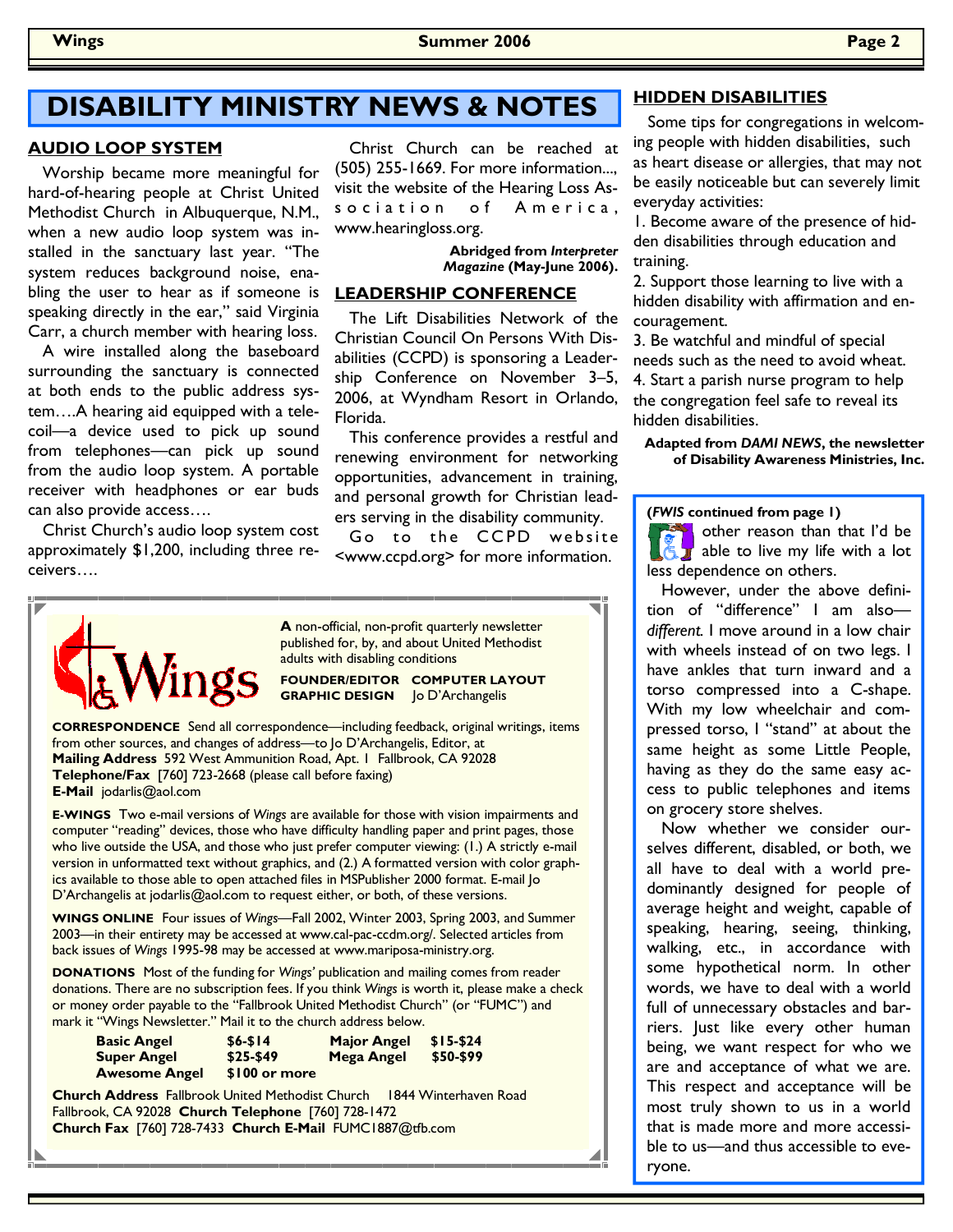## **GROWING IN FAITH By Alfonso Roman**

Inday morning finds members of the United Evangelical Church of Puerto Rico Arzuaga Street in Río Piedras ready to participate in the interthe United Evangelical Church of Puerto Rico Arzuaga Street in Río cession prayer. Suddenly Edgardo brings forward Sorimer. His smiling, healthylooking eight-year-old daughter goes into the praying circle. From her walking chair [wheelchair], in a firm but slightly unclear voice she tells the pastor, "Quiero que oremos por la paz (I want us to pray for peace)." The congregation bursts into a joyful ovation.

 Sorimer states love for her Tata's (maternal grandmother's) church where the congregation's poet has celebrated her in a poem. She participates in special celebrations. She is seen not as an invalid or disabled child but an angel sent to transform the member's perception of the value of a human life. She is respected with dignity as a human being growing with them as a member of the family of God in Arzuaga Street.

 They consider this fourth generation member God's gift to them. Mirla, Sorimer's mother, said, "Since she was in my womb they have been praying for her, sharing her development with apprehension and joy." After her premature birth Sorimer developed severe cerebral palsy. She has to always be in her chair. Even with movement and communications difficulties, her normal, impressive intellect flourishes. To her parents, relatives, and congregation, Sorimer is "God's power manifested."

 While in the hospital during her first two months, her parents, both music teachers, played the flute and sang hymns to stimulate her still-developing sensations and body functions. The local pastor and church members remained with them praying and singing in hope, as they did two years later during another lengthy hospitalization. Once again the faith of the parents and congregation grew. Sorimer left the hospital to participate as the Virgin Mary in the Christmas pageant.

disabilities comprise one-third of the population, Sorimer's special education programs are limited and costly. Sometimes their perceptive child becomes impatient as she waits while the active intellectual section of her brain tries to use her speech muscles.

 Sorimer prayed for a little sister, asking God that she could walk. She then challenged Yarimer, asking her to walk and to do things that she, from her walking chair, cannot do. Seeing her sister as God's response to her prayers, Sorimer states, "Yo voy a caminar (I am going to walk)!" She tells her parents, "Pídanle a Dios que pueda andar (ask God that I can walk)!"

slow, her parents trust that God's spirit will be manifested and that with Sorimer's determination, their loving care, and the congregation's prayers, she will succeed. Her development in God's hand, they select her training with care to guarantee that it is according to her potential and abilities. Their goal is to have a happy, loving, and creative daughter who loves God and her church, and who functions at the peak of her potential by sharing what God has given her.

 With her father at the piano, she shares the "corito" learned in Sunday school: "Hay una unción aquí cayendo sobre mi (there is a blessing around me) sanando todo mi ser (giving health to my whole life)."

**From** *That All May Worship And Serve***, the newsletter of the United Church of Christ Disabilities Ministries (Jan.-Feb. 2005). Roman is a retired UCC minister.** 

Knowing that her development will be

#### **A PRAYER FOR HEALING**

O Holy God, we pray that you would heal us of our vision impairments... that we might look beyond outward appearance and see—as you do the heart inside each person.

Heal us of our speech impairments...

 that words of peace and encouragement might come more readily from our lips than hostile and degrading words.

Heal us of our hearing impairments...

 that we might hear the cries of the poor, the oppressed, and the marginalized and listen attentively to your still small voice calling us out of ourselves.

Heal us of our emotional impairments...

 that we might love even those who wound us and accept those who are different from us even as we love and accept ourselves as we are.

Heal us of our mental impairments...

 that we might gain wisdom in your Truth, develop understanding in your Spirit, and find freedom from those worldly distractions and distortions that keep us from focusing on your will for us.

Heal us of our mobility impairments...

 that we might walk in your ways without stumbling, reach out our hands to others in love and support, and dance our lives in time to the movement of your Spirit.

O God, come to each of us in our manifold disabilities...

 that you might be glorified in our limitations and weaknesses and that your power might flow through us to bring healing and wholeness to a broken world.

We pray in the name of Jesus Christ, the Great Healer…Amen!

<u>to a composito de la componentación de la composición de la composición de la composición de la composición d</u>

**— Mariposa Ministry (June, 2006) —**

In Puerto Rico, where persons with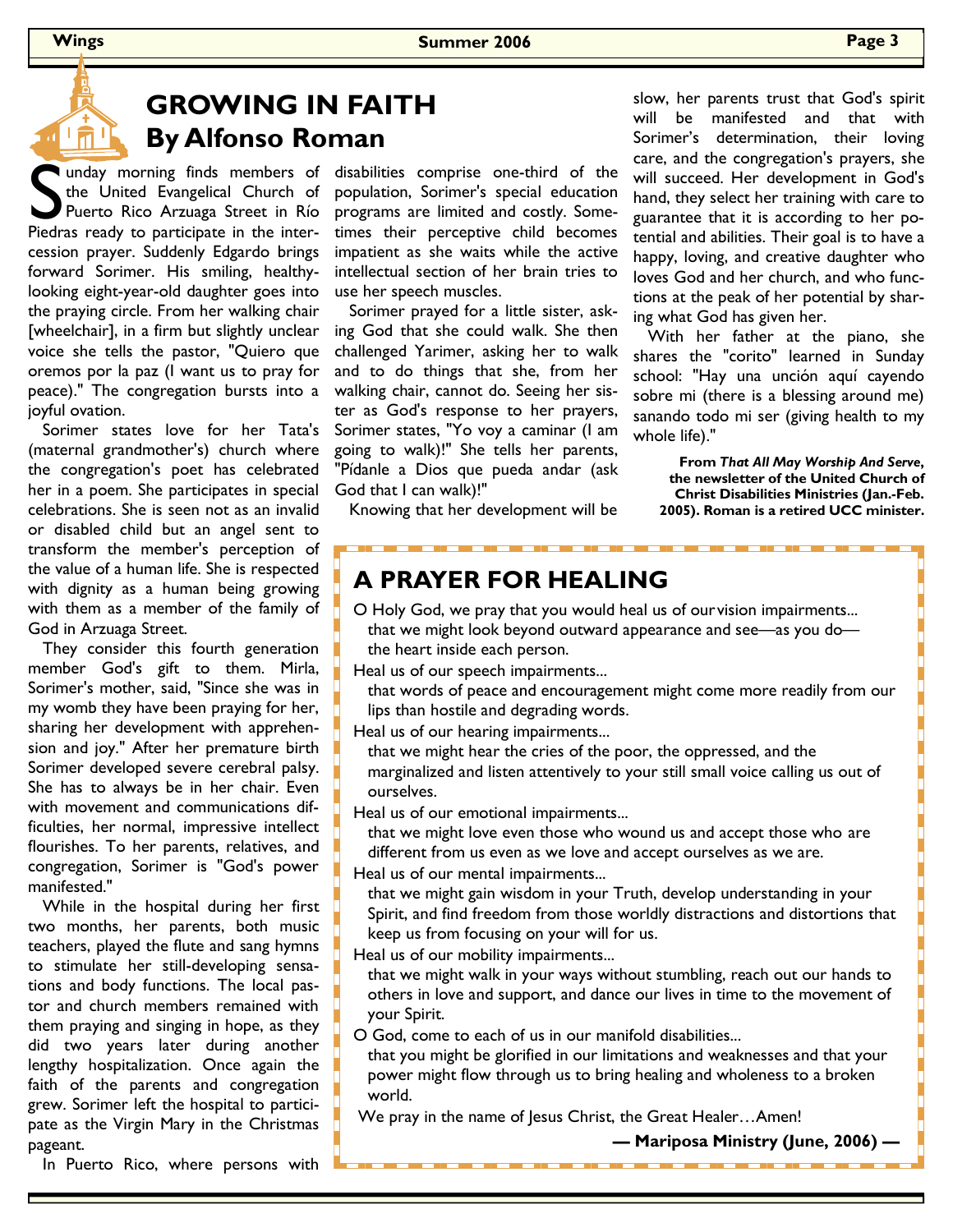**Wings Summer 2006 Page 4** 

# **ENCOUNTER IN THE DESERT By Linda Douty**

had been in desert<br>country for three<br>weeks alone—not<br>ire, thanks to a friend country for three weeks alone—not

roughing it, for sure, thanks to a friend who had loaned me her house in Scottsdale, but truly and positively alone. Plenty of time to work out all my issues, listen to God, get some clarity and answers, I thought. But here I was packing for departure and wondering what had really been settled.

 I had enjoyed the adventure of being in a strange place, the hikes in the desert, the feeling of independence and competence, but I couldn't say that my questions of relationship and vocation were answered. Still, somehow I knew that time hadn't been wasted—it had been a unique experience for a middle-aged woman.

 As I placed the clothes neatly in the suitcase, I began experiencing an overwhelming urge, as if an inner voice were demanding my attention. "Return to

had been in desert Squaw Peak," kept entering my mind. Why Squaw Peak? I thought. It made no sense, it wasn't one of the scenic desert parks—too crowded, hot, totally uninspiring. Was I going nuts? But some urgency made me stop in the midst of packing, get in the car, and drive thirty minutes to the park.

> I found it almost deserted, and I headed to a trail at the back of the parking lot, one that I had never walked. For the next hour, I encountered not a single person to distract me. My only companions were the hundreds of saguaro cacti that dotted the Sonoran Desert. As I rounded a bend in the path, I was suddenly face-to-face with an old beaten -up cactus about fifty feet tall. Up close and personal, these stately plants were anything but beautiful. There were ragged holes where birds had nested, ugly gashes cut by years of weather and wear. Unexpectedly, I burst into tears. My silent thoughts said clearly, "Look



how tall she stands. See how proudly she wears her scars? She is unashamed."

 As I gathered my emotions, the gentle inner voice directed me again: "Go to the large boulder over there, sit on it and turn around." As I did, I faced the open desert, dotted with hundreds of saguaro cactus plants, looking like fingers pointing to the sky. After a long silence, the voice urged, "Just be a 'pointer'...I have scores of them….You don't have to be the smartest, the prettiest, the best educated, or the most engaging. Just BE ONE. Just point UP."

 I continued to amble along the trail, second-guessing myself. I must have been out in the desert sun too long. Better get back to the parking lot and go home. But after a few moments, I again felt the prompting to turn and sit on a boulder. Astoundingly, I find myself face-to-face with the same cactus over which I had cried, this time viewing her from a different angle. The gigantic plant was situated in the center of a very small rise, surrounded by smaller cacti and desert plants. The thought emerged, "Just be a pointer in your smaller area of influence; don't try to do everything; just point the way ahead to those on your little hill." And then the most surprising suggestion of all arose: "Allow people to build nests in your wounds."

 I was stunned—confused—full of doubts. Of course, by the time I had returned to my car, I had resumed my inner critique, chastising myself for having such a vivid imagination. But the experience would not fade. As the days turned into weeks and into years, not a single feeling, word, or impulse as been dimmed by time. Often when I see the picture of a saguaro cactus on my desk, I cry for her; I remember her pain and vulnerability; but most of all, I remember her purpose—to stand tall in the dry, desolate landscapes of life and allow people to build nests in her wounds. I'm only beginning to know what that means.

> **From** *Alive Now* **(May/June 2004). Linda Douty is a United Methodist laywoman, spiritual director, and retreat leader in Memphis, Tenn. She is writing a book on the spiritual issues of letting go.**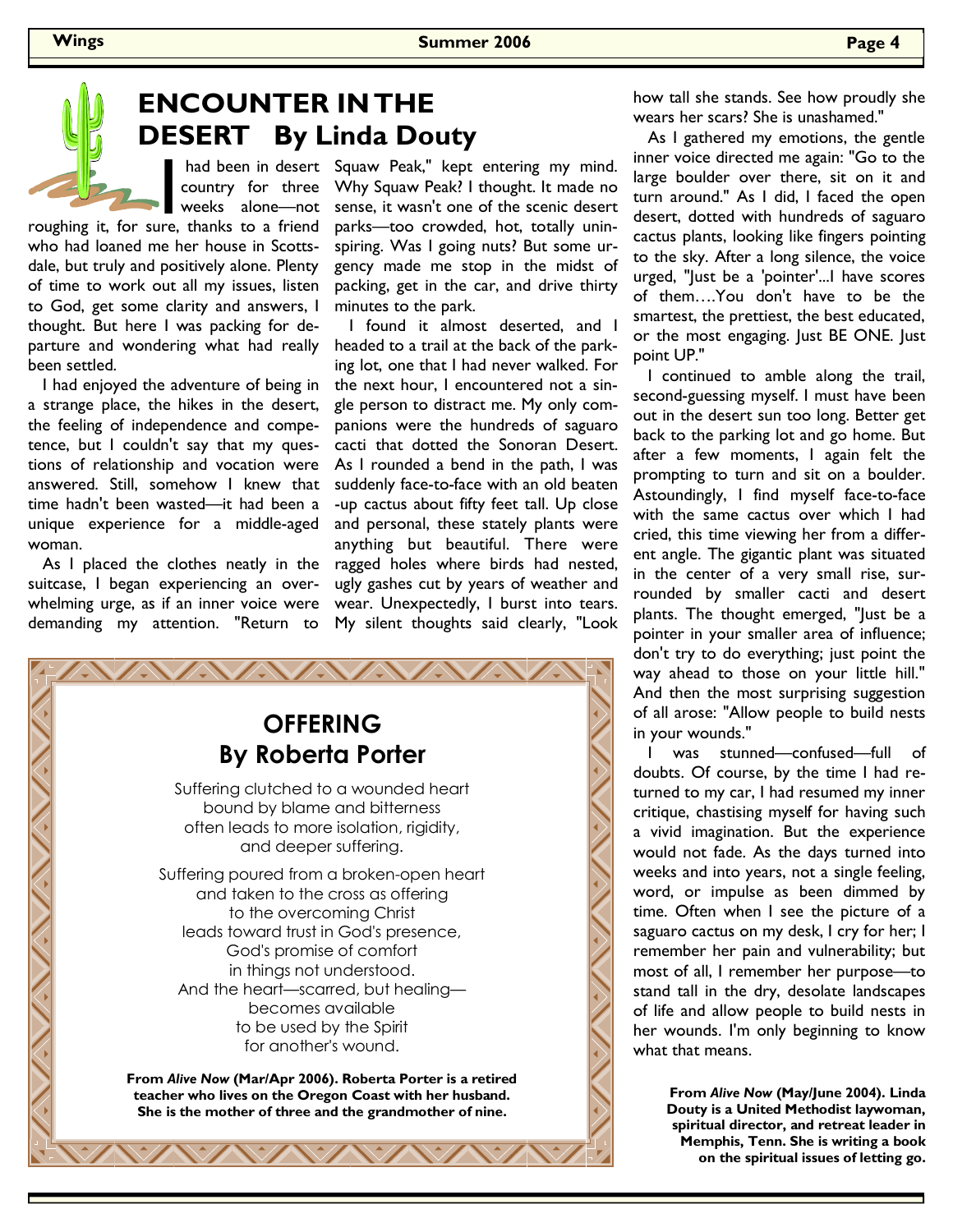#### **DISABLED PEOPLE CHALLENGE WCC INCLUSIVITY**

eople with disabilities seek to affirm the church as an inclusive community, but the struggle for recognition at the decision-making levels of the World Council of Churches has been a long and difficult struggle. It was only at the 1998 Harare Assembly that the Ecumenical Disability Advocates Network (EDAN) was established as a full program of the WCC.

 During meetings prior to the Ninth Assembly held in February, General Secretary Samuel Kobia met with disabled participants and committed himself and the Geneva headquarters to full inclusion in all programs. In a classroom packed with people living with a wide variety of disabilities from almost all regions of the church, Kobia presented his vision of inclusion and challenged the EDAN leadership to make their impact heard and felt at the Assembly in Porto Alegre, Brazil, "because it has been a major omission at previous assemblies."

 Kobia engaged in a lively discussion with more than 100 EDAN representatives, especially in regard to their small representation among the 691 delegates. Of that number, Kobia noted, only one percent were from EDAN. Men represented 67 percent, women 37 percent, but only three delegates were disabled, along with five advisors. "You will have to be a very visible presence," he said. "You have performed exceptionally well since Harare and are already a world-wide network that has been faithful to the vision of an inclusive ecumenical movement."

 EDAN has its headquarters in Nairobi under the full-time co-ordination of Samuel Kabue, a blind Kenyan, who stressed, however, that EDAN is not an African program but a full part of the WCC although based outside Geneva. It has a well-deserved reputation for action and efficiency in its short WCC life, Kobia said, noting that "in a world that is not enabling to disabled people, EDAN presents a different attitude to the 9th Assembly, and you must come up with a strong statement of what trans-

formation means. Your perspective brings a critical view for transforming the world."

 The pre-Assembly group confronted the General Secretary about their lack of official representation. "Who," they asked, "in these able-bodied, maledominated churches are going to give up one of their delegates to the disabled? How do we get on program and policy committees let alone the central and executive committees so that our concerns are taken seriously and the WCC's vaunted inclusion becomes a reality?"

 Another contradiction that EDAN participants noted was the use of "wethey" language in WCC material, indicating that disabled people were outside the overall ecumenical movement because of their situation. Kobia was urged to educate staff and other members of the ecumenical movement "to practice inclusion as well as talk about it." It was pointed out, for example, that the blind cannot read WCC material.

 A participant from Asia added, "We were often told not to talk. Now we will talk, and we also talk about our poor disabled—those who are hidden, those who have the least of limited resources like water and housing and food. We are frustrated at this continuing marginalization…."

 Kobia acknowledged their frustration, but urged them to work with him to overcome cultural barriers and get things done in the political process. "There is no doubt the institutional culture of the WCC must be changed," he said. He was especially critical of the attitude of many African churches towards ministry to people with disabilities. As Kobia left, he was gently reminded by Kabue that "we will be watching you carefully."

**Adapted from a World Council of Churches news release (February, 2006).** 

#### **OVER 51-MILLION AMERICANS REPORT HAVING DISABILITIES**

**A** bout 51.2-million Americans, or 18% of the total population in 2002, said they had disabilities, and 32.5 million, or 12% of those with disabilities, had severe disabilities, according to a report released by the U.S. Census Bureau. 4-million children ages 6 to 14, or 11%, had disabilities, while 72% of people age 80 and older had disabilities.

 People ages 21 to 64 with severe disabilities reported an employment rate of 42%. The employment rate of people with non-severe disabilities was 82% and those with no reported disabilities 88%. 32% of people ages 25 to 64 with non-severe disabilities and 22% with severe disabilities were college graduates. The graduation rate for those without disabilities was 43%.

 People with severe disabilities had an increased likelihood of having Medicare or Medicaid coverage, living below the poverty level, reporting their health status to be "fair or poor," receiving public assistance, and having a household income below \$20,000. For instance, the poverty rate for people ages 25 to 64 with severe disabilities is 26% and with non-severe disabilities 11%, compared with 8% for those with no disabilities.

 The report defines a person as having a disability if they have difficulty performing an activity such as seeing, hearing, bathing, or doing light housework, or have a specified condition such as Alzheimer's disease or autism. People are considered to be severely disabled if they are completely unable to perform one or more of these activities, need personal assistance, or have one of the severe conditions described in the report.

 **Based on a U.S. Census Bureau press release (May 12, 2006).**